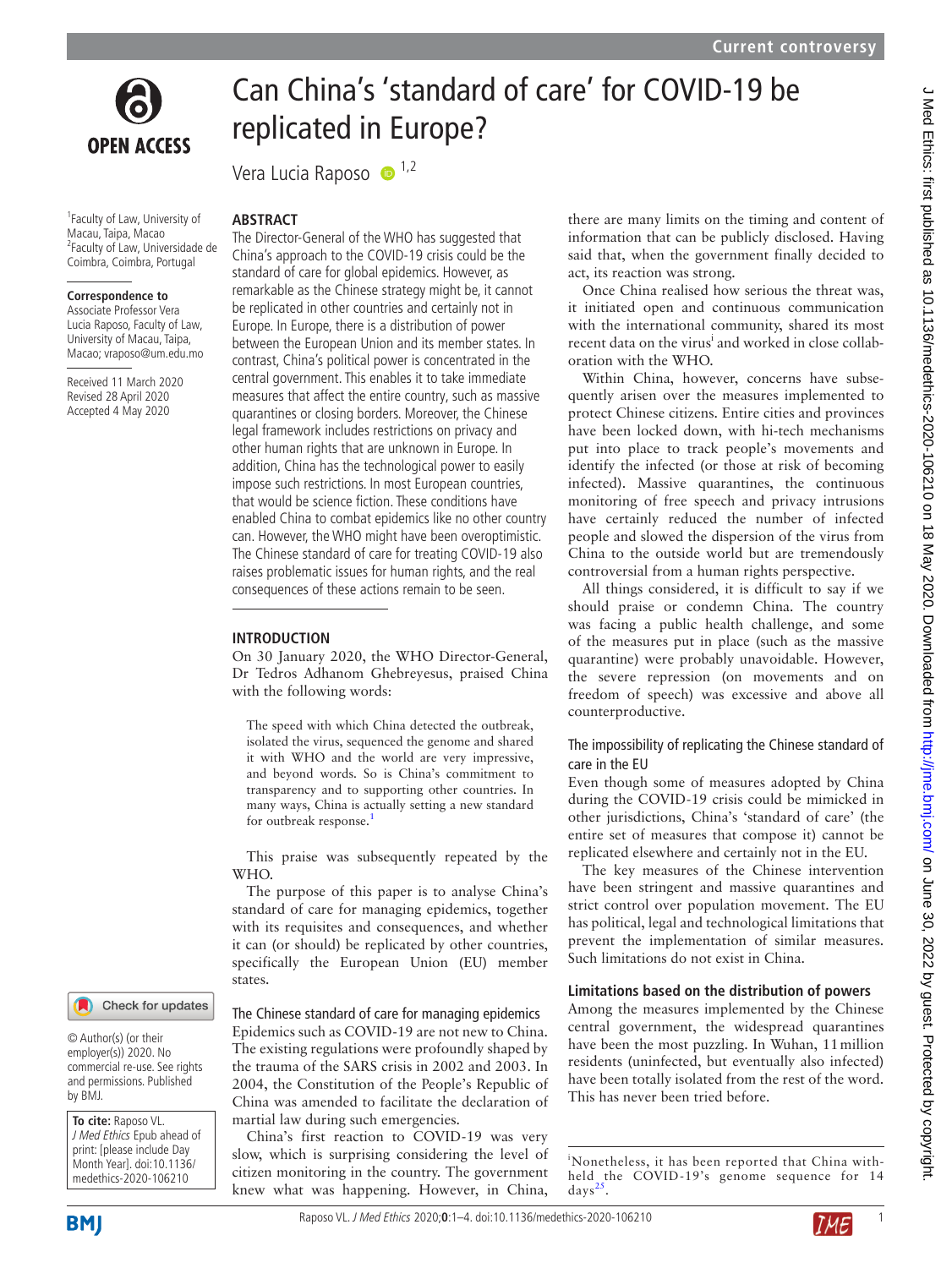# **Current controversy**

In contrast, the distribution of power between the EU and its member states precludes the implementation of a uniform mandatory quarantine for all of Europe. Health, including public health, depends on the competence of the member states. The role of the EU is complementary and subsidiary (Articles 6/a and 168 Treaty on the Functioning of the European Union (TFEU)). It is basically restricted to a coordination role. The EU has no power to impose quarantines. This is the prerogative of the member states, and they are unlikely to agree on an 'all European' quarantine.

In a recent editorial of the BMJ, Kickbusch and Leung<sup>2</sup> challenged to '[i]magine shutting down the European Union'. What seemed like pure fiction has become reality. At the time of writing, many European countries are under quarantine in an effort to contain the increasing numbers of infections in this part of the world.<sup>[3](#page-3-3)</sup> However, despite the intense caution (and some panic), there are no quarantine measures covering the entire European territory. European member states have the freedom to follow different strategies, and some of them (The Netherlands and Sweden) have opted for moderate social distancing.

There is a similar difficulty regarding the decision to close borders. In China, the central government has the full power to close all of the country's borders, but this is impossible within the territory of the EU.

The free circulation of individuals across countries is a key feature of the EU. However, COVID-19 has initiated a new era: the external borders of the Schengen Area are closed, and controls are now in place at the internal borders of almost every Schengen country.

The measures in place in both domains—lockdowns and border closures—are mostly unilateral. The closure of the Schengen Area was a common measure, following the proposal of the EU Commission, but in most cases, the Member States have the power to take matters into their own hands. The European legal framework does not allow for the imposition of uniform measures able to accommodate all different regional strategies in a unique master plan. The EU simply lacks that kind of centralised and absolute power.

## **Limitations based on lack of technological power**

China's investment in high technology is generating returns in the fight against epidemics. In several hospitals, robots deliver food and medicine to inpatients. Algorithms are used to make clinical diagnoses in 20s with 96% accuracy and to identify possible therapeutic alternatives to combat viruses[.4](#page-3-4)

However, technology is also being used for more controversial purposes. In the last couple of years, China has implemented an extensive system of surveillance, with millions of cameras installed in major cities. These provide facial recognition that aids in controlling people during quarantine. $4-6$  People who do not wear masks can be identified so they can be sanctioned. In the current crisis, a so-called coronavirus app informs users if they have been in the proximity of infected people. This is possible because many services in China (for instance, booking a seat on a train) require service users to input their national identification number, making it easy to track them. 'Smart helmets' are being used by some officers to detect individuals with fevers nearby. Determining whether to quarantine individuals is being decided by machines using big data. Apps such as Alipay and WeChat issue QR codes to citizens, identifying people by a colour code that determines whether they should be quarantined. It is expected that the personal colour code will become 'visible' to others in their respective phones. The risk of creating social outcasts is thus a concern.

Disregarding for now the complex legal problem raised by hi-tech surveillance, the truth is that few European countries have the technological power (and the underlying economic power) necessary to emulate what China has done.

#### **Limitations based on human rights**

By their very nature, quarantines and their connected control measures might ultimately restrain the liberties that are the keystone of the EU's legal order. These liberties include the free circulation of people (Article 45 ff. of the TFEU), which is the base of the single market, and human rights in general, many of which are expressed in the Charter of Fundamental Rights of the European Union. From a human rights perspective, isolating people and restricting their freedom of movement may be problematic, even if the objective is to safeguard important values. Thus, despite its laudable objectives, there are sacrifices to be considered, and human rights cannot be undervalued.

A possible argumentation is that because the state has a duty to protect public health,<sup>[7](#page-3-5)</sup> national security<sup>7</sup> and economic stability, $78$  the State may impose coercive quarantines when these conditions are threatened.[7](#page-3-5) However, as Giubilini *et al* also recognise, this can only be so when the individuals under quarantine 'have a moral duty to submit to those measures', which happens when 'individuals fall under a duty of easy rescue, that is, a moral obligation to benefit others, or to prevent harm to others, when doing so entails a small cost to them' (p. 183).<sup>7</sup>

Quarantines and their connected restrictions are exceptional measures that should only be implemented when other less drastic actions are ineffective. As they potentially restrict human rights, they must be necessary and proportional in light of the threat and the goal to be achieved. Necessity is the benchmark in quarantines. Experts are still divided in what regards the necessity of such a massive quarantine, but in my perspective, it saved the world from a (even) greater calamity.

There have also been concerns over the real efficiency of quarantines. Mandatory quarantines, imposed by police force, may have a counterproductive effect. It is only natural that some inhabitants manage to escape, especially in large cities, allowing potentially infected people to move around. If they become ill, they may be afraid to approach a hospital for fear of reprisal. They may also be unwilling to disclose their place of origin, out of fear of being reported or ostracised. Evidence has shown that the excessively restrictive measures implemented during the West African Ebola crisis contributed to gross human rights violations and were inefficient and failed to impede the dissemination of the disease.<sup>9</sup> The same might be happening right now in China.<sup>[10](#page-3-7)</sup>

There is a general, but not absolute, agreement that quarantines are necessary to slow the progression of the pandemic. However, even with such agreement, their legitimacy depends on the specific conditions under which they take place and the measures imposed to guarantee compliance. The quarantine in Wuhan imposed a great cost on people $10^{10}$  and was thus totally different from the quarantines imposed in European countries.

Placing an entire city under quarantine affects both healthy and unhealthy people, dramatically increasing the chances that healthy people will become infected. Those under quarantine may become isolated from the outside world, deprived of proper medical care and supplies, and even goods of first necessity, unless a continuous flow of goods and services is guaranteed.<sup>[12](#page-3-8)</sup> There are reports of people in Wuhan struggling to get basic medical care because hospitals are crowded and all healthcare professionals are allocated to fight the epidemics and because all vehicle traffic (with very limited exceptions) and public transportation has been suspended, making it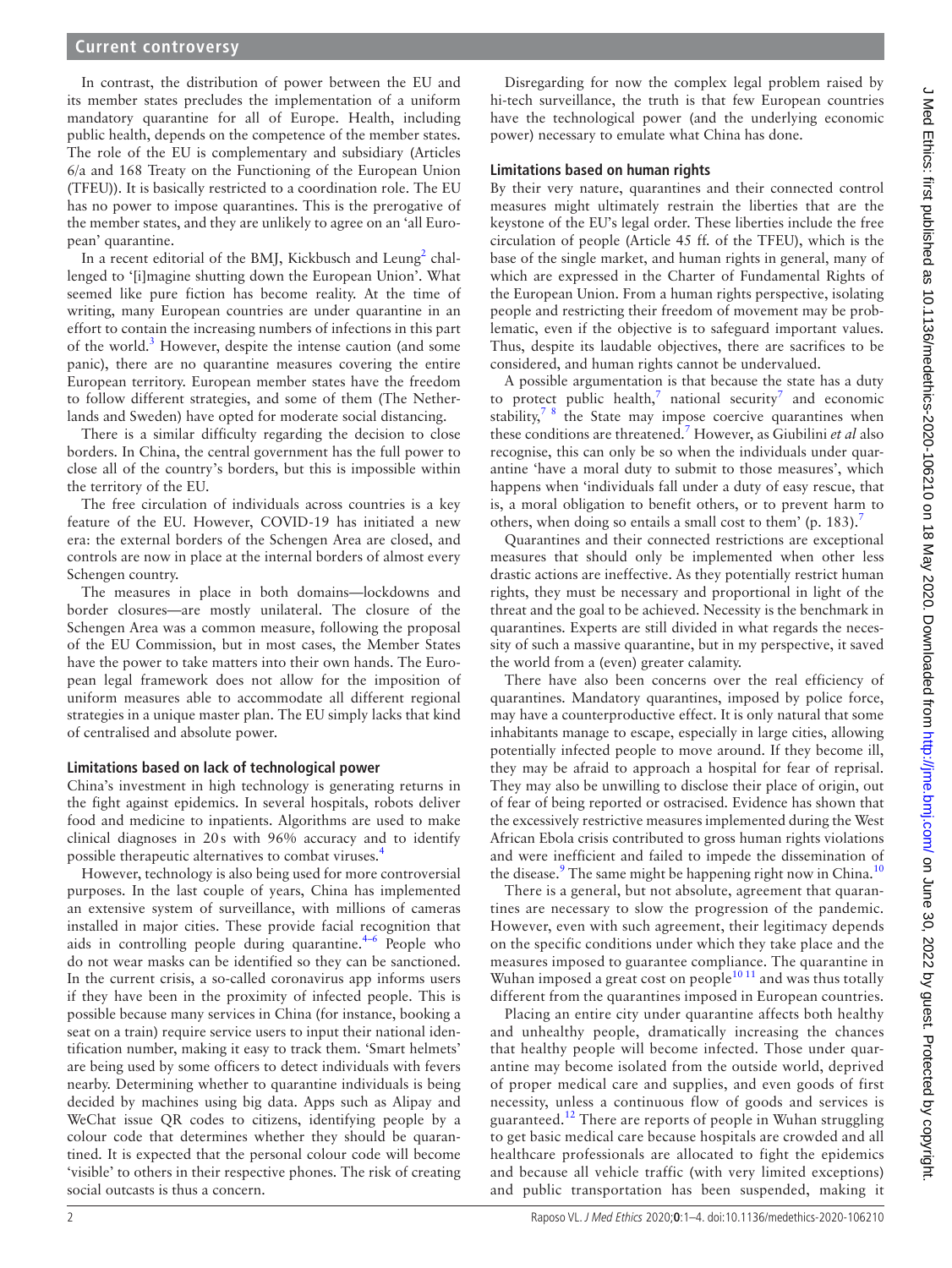difficult to reach the hospitals.<sup>10</sup> People in especially debilitating situations (HIV patients, patients with cancer and pregnant women) can barely have access to the medicines they so desperately need.<sup>[10](#page-3-7)</sup>

Additionally, there is the question of compliance.<sup>13</sup> To be effective, quarantines require at least 90% compliance.<sup>12</sup> This percentage is difficult to achieve when more people are included and its duration is extended, as it has been the case in China. It is virtually impossible to place millions of people under quarantine for a long time without strong coercion. China achieved this using unorthodox measures: security guards prevented people from leaving their apartments, volunteers went door to door to check body temperatures and those found to have a fever were sent to 'quarantine centres' and separated from their families. People who needed assistance were left on their own, and even minors were separated from their parents: for instance, a teenager with cerebral palsy died because his family was taken away to quarantine.<sup>14</sup> There are reports of people being arrested because they left home or because they were not wearing face masks.[15](#page-3-11) Anyone not complying with the severe rules in place risked 3 years in prison, but the penalty could increase to 7 years in the most serious cases. Even if there are legal grounds for imposing a quarantine, the use of severe coercion and gross intrusions of privacy are not justified.

Restrictions on free speech and the repression of those whose opinions the government has deemed detrimental (eg, the infamous case of Dr Li Wenliang<sup>16</sup>) have led to slow responses and have allowed the virus to freely spread (for instance, by the time Hubei province was placed under quarantine, many of its inhabitants had already left for the Chinese New Year celebrations). Opinions expressed in private chat conversations were repressed under the accusation of spreading false rumours.<sup>[16](#page-3-12)</sup> Ever since, the Government has been shutting WeChat groups (an extremely popular app in China) under the accusation of spreading rumours.<sup>16</sup> The Cyberspace Administration of China, announced that it had punished websites, mobile applications and social media accounts for disclosing what they considered 'illicit content' about the outbreak.<sup>17</sup> The government's continuous filtering of information and lack of transparency have received strong criticism[.18](#page-3-14) During catastrophes, public trust is essential<sup>19</sup> but that can only be achieved by transparency and open communication.

Concerns over the protection of the right to privacy and the protection of personal data may also emerge. People residing in Wuhan but staying in a different part of the country (for instance, students affiliated to Wuhan universities) saw their personal information (ID number, phone number and address) being publicly disclosed without consent, leading to social harassment.<sup>[10](#page-3-7)</sup> Moreover, China relies on technology to control people's movements and to track infected individuals (as described in the previous chapter), with intrusions into personal privacy that would not be allowed under the existing European regulations. The tracking of personal contacts is a measure being accessed in Europe to identify potentially infected people—those who have been in contact with a confirmed infected person so that they can be tested and eventually self-isolate. We might conclude that the challenges of the pandemic force us to limit our right to privacy for the greater good. However, the mechanism must be built to ensure compliance with the General Data Protection Regulation (Regulation (EU) 2016/679), our set of basic norms on privacy rights. Several requirements have been suggested to guarantee compliance, such as the creation of a specific legal basis, limitations on the scope of data collection and strict definitions of which data will be stored, where, for

how long and who can access them. $20$  Tracking systems seem to be the best tool for tracking the spread of the virus, but their implementation will surely face legal barriers that do not exist in China (China's private data laws are much looser than the Euro-pean laws<sup>[21](#page-3-17)</sup>). Thus, their features will be different: for instance, individuals will have to provide their consent and data will need to be anonymised.

Such a strict quarantine, and the type of monitoring required to enforce it, could not be carried out within the EU without raising huge questions (and several court proceedings) about human rights violations.

# The impossibility to replicate the Chinese standard of care

Through drastic measures (and the experiences acquired from past epidemics), China has managed to reduce the national and (above all) the international outbreak of COVID-19.

Assessing China's new standard of care for epidemics is a matter of balance. When public health and human rights are in conflict, which one prevails? Can the interests of an entire population (in the case of pandemics, this may be the entire human population) impose (severe) restrictions on the human rights of a restricted (or in the Chinese case, not so restricted) group of people? $22$  Can 'the future of some people and nations [be] built at the expense of others'?<sup>23</sup> (p. 367). More than a decade ago, Matthew Wynia<sup>[24](#page-3-20)</sup> concluded and wrote that public health is not in contradiction with the protection of individual rights and I tend to agree with him; but in the COVID-19 case, the dissemination of the infection was impeded by the sacrifice of millions of Chinese people.

The Chinese government is strongly committed to fighting the virus, even at the expense of the country's economic growth. Thousands of companies have been closed so workers can stay at home, a measure that will have a dramatic effect on the Chinese economy. Even more importantly, the measures China has taken to manage the virus may be at the expense of its own people.

What has happened in China is remarkable, in both positive and negative ways. It has been deeply beneficial for the rest of the world. If not for the dramatic Chinese response, the virus would have spread much faster, putting the entire human population at an even higher risk of infection. However, this amazing result has been achieved through the great sacrifice of the Chinese population.

The EU could never emulate the Chinese standard of care. It lacks the legal, the political, the economic and the technological base to do so. However, that may not be a weakness.

**Contributors** I am the sole author.

**Funding** This study was funded by Universidade de Macau.

**Competing interests** None declared.

**Patient consent for publication** Not required.

**Provenance and peer review** Not commissioned; externally peer reviewed.

**Data availability statement** All data relevant to the study are included in the article.

**Open access** This article is made freely available for use in accordance with BMJ's website terms and conditions for the duration of the covid-19 pandemic or until otherwise determined by BMJ. You may use, download and print the article for any lawful, non-commercial purpose (including text and data mining) provided that all copyright notices and trade marks are retained.

# **ORCID iD**

Vera Lucia Raposo <http://orcid.org/0000-0001-7895-2181>